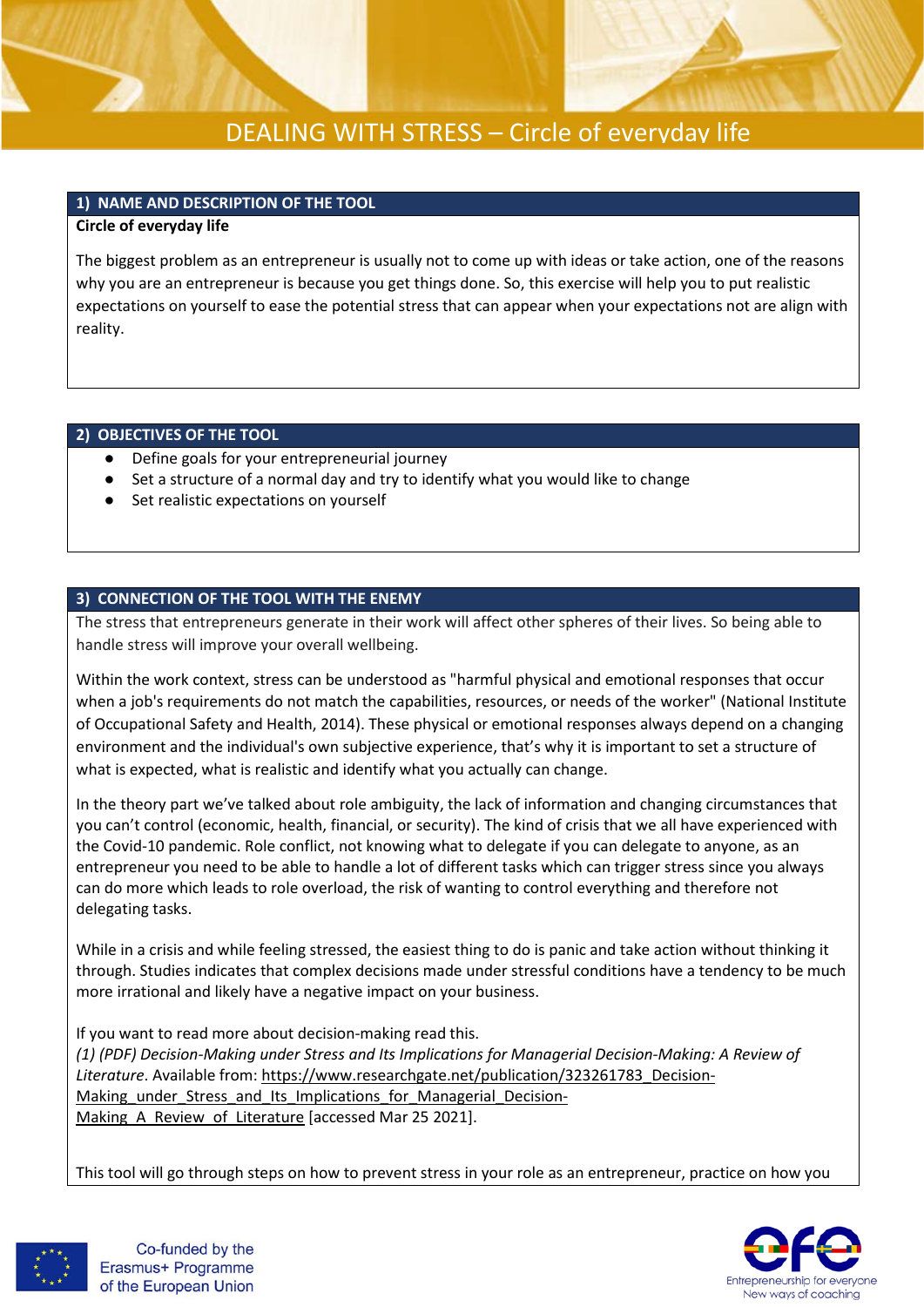

can get an overview and start building a sustainable structure for you as an entrepreneur.

## **4) RESOURCES & MATERIALS**

(Explain the materials and resources that are needed to develop the tool)

Paper and pen.



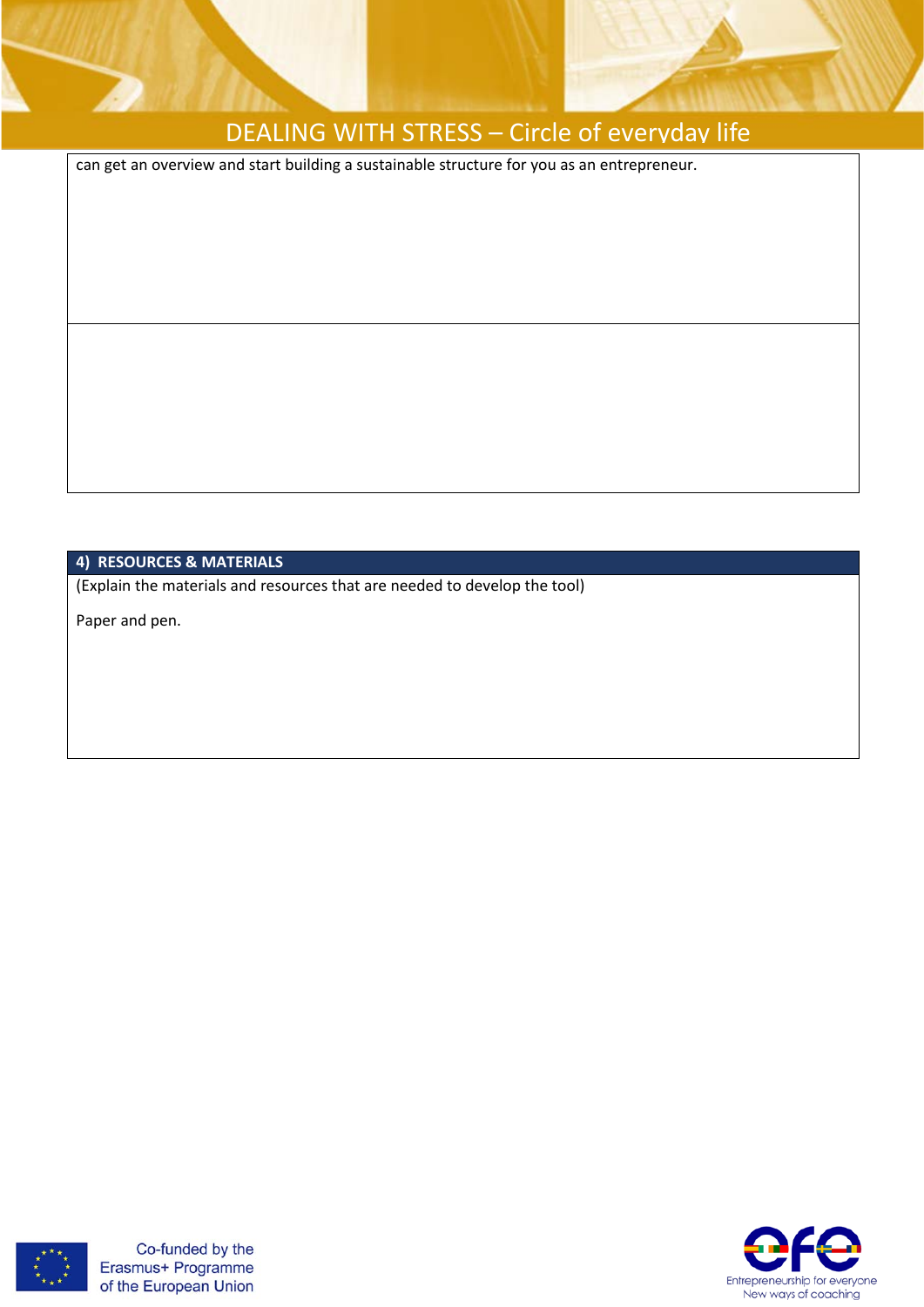### **5) IMPLEMENTATION OF THE TOOL**

**Step 1,** 15 minutes Free Flow Writing

- **Step 2**, 30 minutes Goals/Obstacles
- **Step 3**, 30 min Circle of everyday life
- **Step 4**, 30 min Modified Circle of everyday life

#### **1. Free Flow Writing**

One way to get started in thinking and formulating goals is to use a technique called Free Flow Writing. Flow writing is a good exercise for several reasons:

- It inspires and can lead to good ideas.
- It creates a feeling of freedom and teaches one to "let go".
- It is relaxing and nice to be able to write off.
- It can help with "writing cramps" (you know, when the paper is blank and you can't get a word out).

Do this: Take paper and pen, or sit in front of the computer, set an alarm or timer in 10 minutes and just type and start writing and don't stop, just let the text flow, don't lift your pen or stop typing, write, write, write. You can start just writing about what is important to you, what do you want to do, what feels important… Do not think, just let the words flow. The sentences do not have to be logical or correct (they should not be at all), and you do not even have to put an end to it. Avoid bullet pointing, write sentences. If you get stuck, you just write the last word over and over again. When your mind gets in a flowing state, ideas come without you noticing them. Do not end writing until the alarm sounds.

After the 10 minutes take a break and then read what you have written, underline what feels interesting and relevant. The underlined words / sentences are often a good basis for finding your goals.

### **2. Write down goals for your entrepreneurial journey**

As an entrepreneur goals and a clear vision is important for your entrepreneurial journey; you probably know this already. But to make it clear answer the questions below,

### **Goals**

What do you want to achieve the next 3 months? 6 months? After one year?

## **Potential obstacles**

What kind of challenges can you identified? 3 months? 6 months?



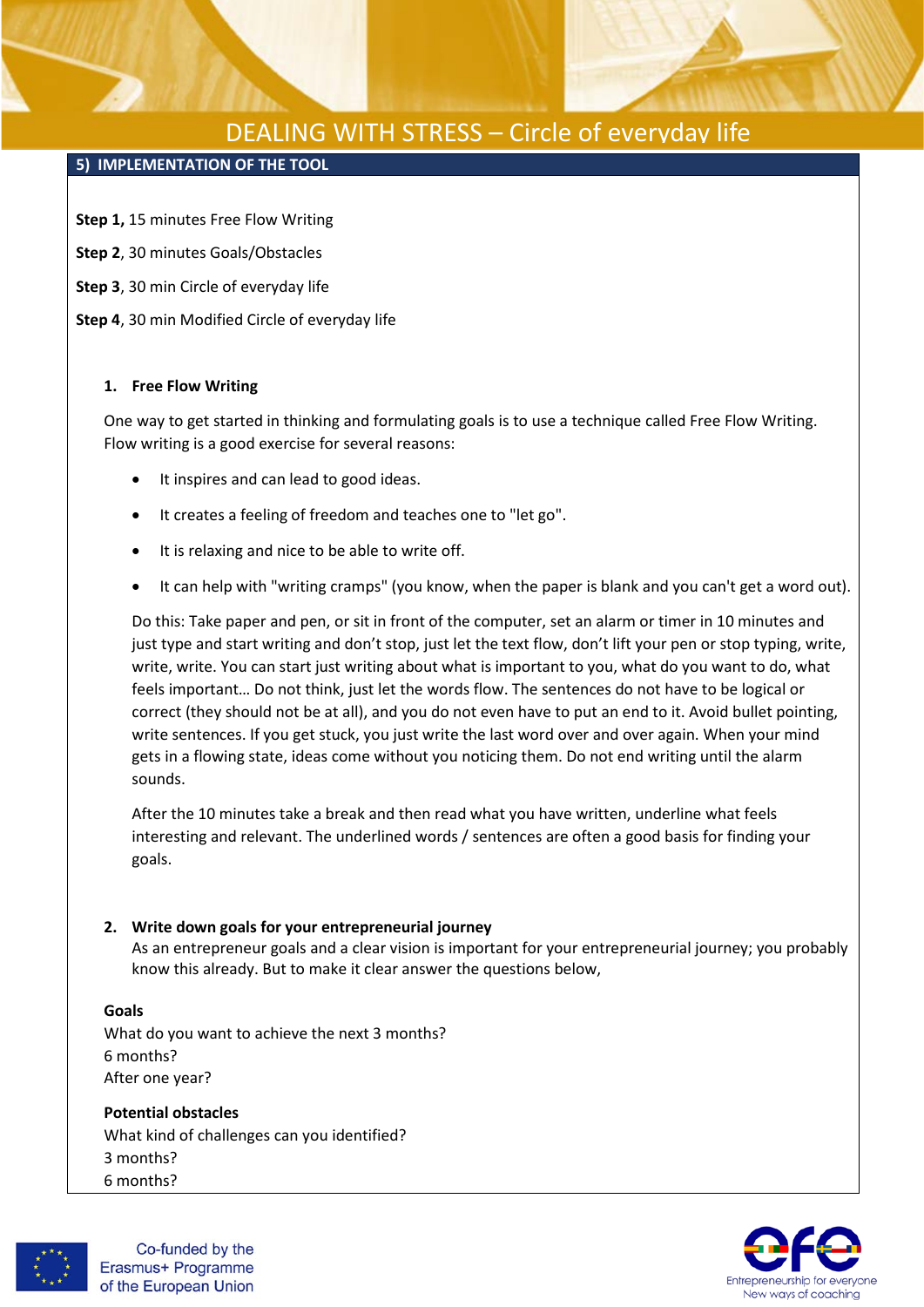#### Year?

#### **What would happen if you don't manage to achieve the goals you have set up?**

#### **3. Set realistic expectations**

The biggest problem as an entrepreneur is usually not to come up with ideas or take action, one of the reasons why you are an entrepreneur is because you get things done. So, this exercise will help you to put realistic expectations on yourself.

Try to break down all of the activities you do during a day. Use paper and pen and draw a circle and then cut different pieces, size depending on how much time you spend on it. Be honest with yourself, remember this is just for yourself. Se example.





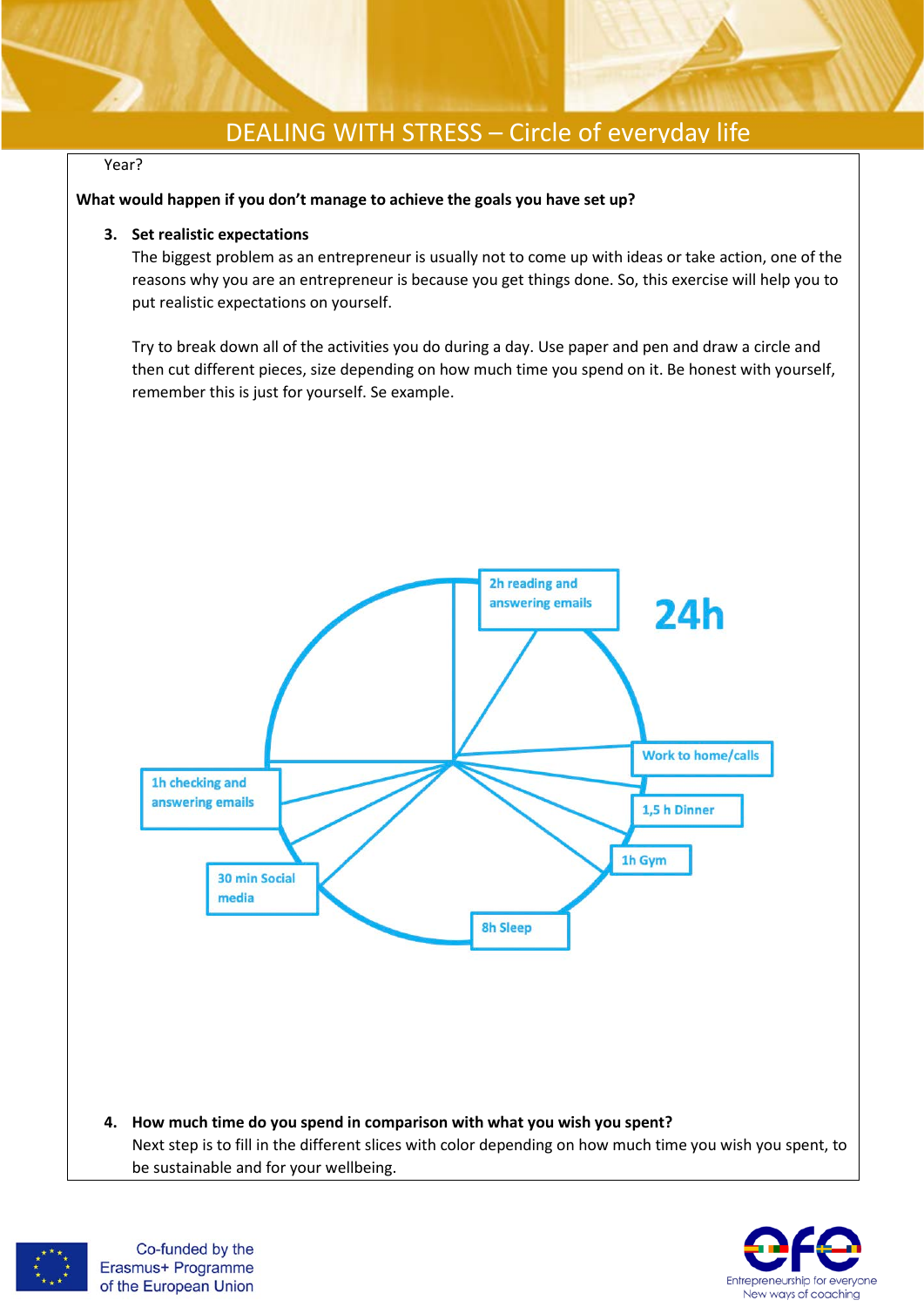For example, I spend 3 hours every day on answering emails, I wish I could spend less time on it on the afternoon. So, I fill in the triangle so that it is above the circle. On the other hand, if I'm being honest with myself, I spend less time at the gym, some weeks I even skip it even though I know I feel so much better if I spend an hour every day. So, I fill in half of the slice since I wish to spend more time at the gym. Se example below.





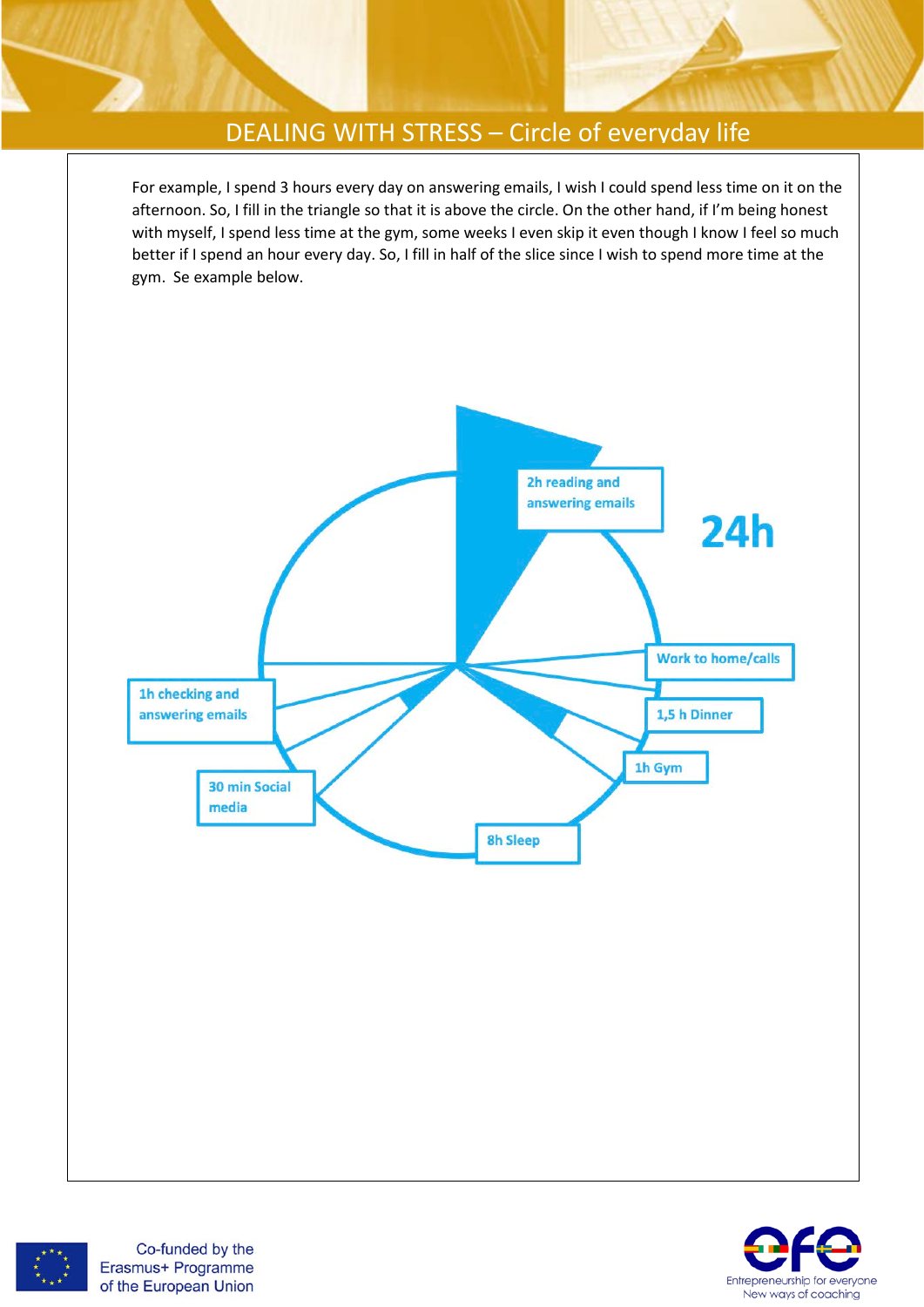This exercise is for you to get a perspective on what you do, you can break down your activities to the smallest tasks, you decide. When you get an overview, it is easier to be realistic with what you can do during a day, but it also makes it clear that as an entrepreneur you will still need friends, family, partner, and time for reflection/do nothing and exercise to stay healthy. Unhealthy stress usually starts with expectations that doesn't match the reality.

### **Ask yourself**

Can you identify anything that you want to change?

Do your expectations (the goals you set in the first exercise) align with how much time you spend? What takes a lot of time at work that might not give as much?

Do I sleep enough?

Are you generally happy?

**It is possible to have big dreams and still be realistic with your time. And remember you can't compare the result with anyone else since your needs might be very different from another person's needs.**

### **6) WHAT TO LEARN**